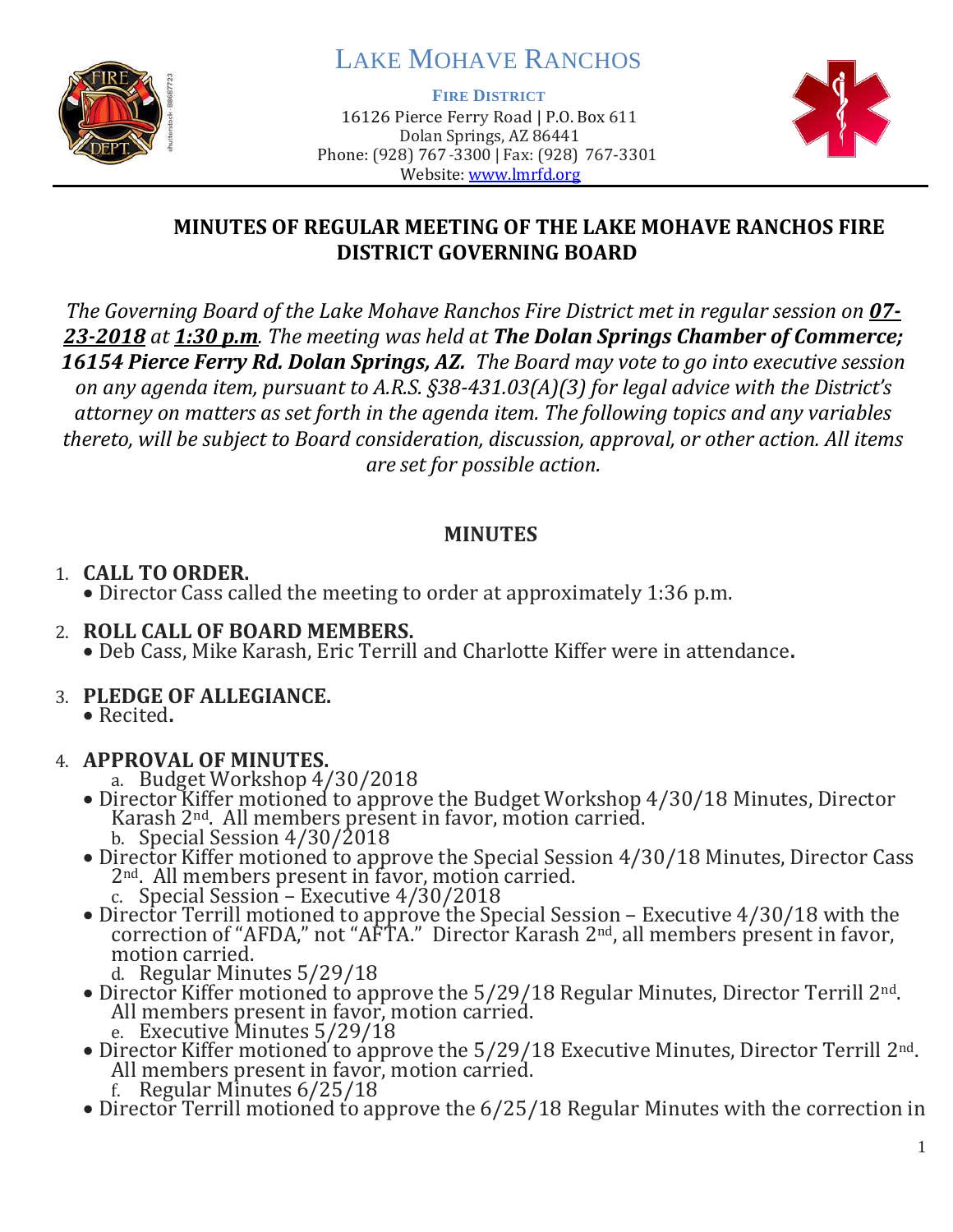the "reports" (pg. 2) it should reflect \$700 difference. Director Karash 2<sup>nd</sup>. All members present in favor, motion carried. g. Executive Minutes 6/25/18

• Pending; item tabled.

## 5. **REPORTS**.

- a. June 2018 Financial Report(s). *(The financial report(s) are to be reviewed and approved by the Board).*
- Revenue for the month of June was \$58,100 which was \$30,454 over budget.
- Mohave County Revenue for June was \$23,429 which was \$19,983 over budget.
- Non-Tax Revenue for the month of June was \$34,672 which was \$10,472 over budget.
- Expenses for June totaled \$85,113 which was over budget by \$20,731.
- Vehicle and equipment expenses were \$21,218 over budget due to timing. • Year to date Revenue is \$985,250 which is \$63,595 over budget.
- Year to date Expenses are \$870,745 which is \$17,893 under budget.
	- o The Board ensued in questions and discussion regarding the credit card transactions, carry-over into the new FY, net ordinary income, EMI health, payroll variance amounts and the PSPRS check that was \$73,500. Mr. Buldra explained the PSPRS check was a lump sum payment due to reporting and PSPRS upload system. Chief DeMaio explained the large credit card charges for CopperPoint and a Wildland grant received. It was discussed about the \$5000.00 spending limit the Chief has and the charges incurred. It was discussed about the points on the credit card as well and the Chief will report back on those at the next meeting. Director Terrill motioned to accept the June 2018 Financial Report, Director Cass 2<sup>nd</sup>. All members present in favor, motion carried.
	- b. Fire Chief's Report *(The governing body may not propose, discuss, deliberate or take legal action on this matter unless the specific matter is properly noticed for legal action. Therefore, action taken as a result of the Chief 's report will be limited to directing staff to study the matter or scheduling the matter for further consideration and discussion at a later date. (A.R.S. 38-431.02.K.)*
		- Run Report: 53 EMS (40 transports, 5 billed refusals, 5 unbilled refusals, 2 flown, 1 DOA, 1 cancel), 3 fire, 8 good intent, 3 service, 4 false alarms, and 16 alarms on HWY 93.
		- Meadview July coverage is 29/31 days. Meadview August coverage is showing 28/31 days.
		- Meetings attended: Run-Review, Pre-Hospital Care Committee, WACEMS, and a Wildland Committee meeting.
		- DHS Ambulance Rate increases took effect. ALS/BLS increase went from \$1797.68 to \$1845.11, mileage \$14.62 to \$15.01 and standby \$449.37 to \$461.28.
		- Burn restrictions are still active and under review; pending currently until further notice.
		- Website update for LMRFD taking place to become a more user-friendly version.
		- Bids for St. 41 roof are still being compiled.

# 6. **REGULAR BUSINESS**.

- a. Discussion and possible action regarding: Review of Annexation process for LMRFD; Special Speaker – Jean Bishop; Board of Supervisors District IV re: annexations. (Kiffer)
	- Jean Bishop provided handouts to the LMRFD BOD and advised the BOS is limited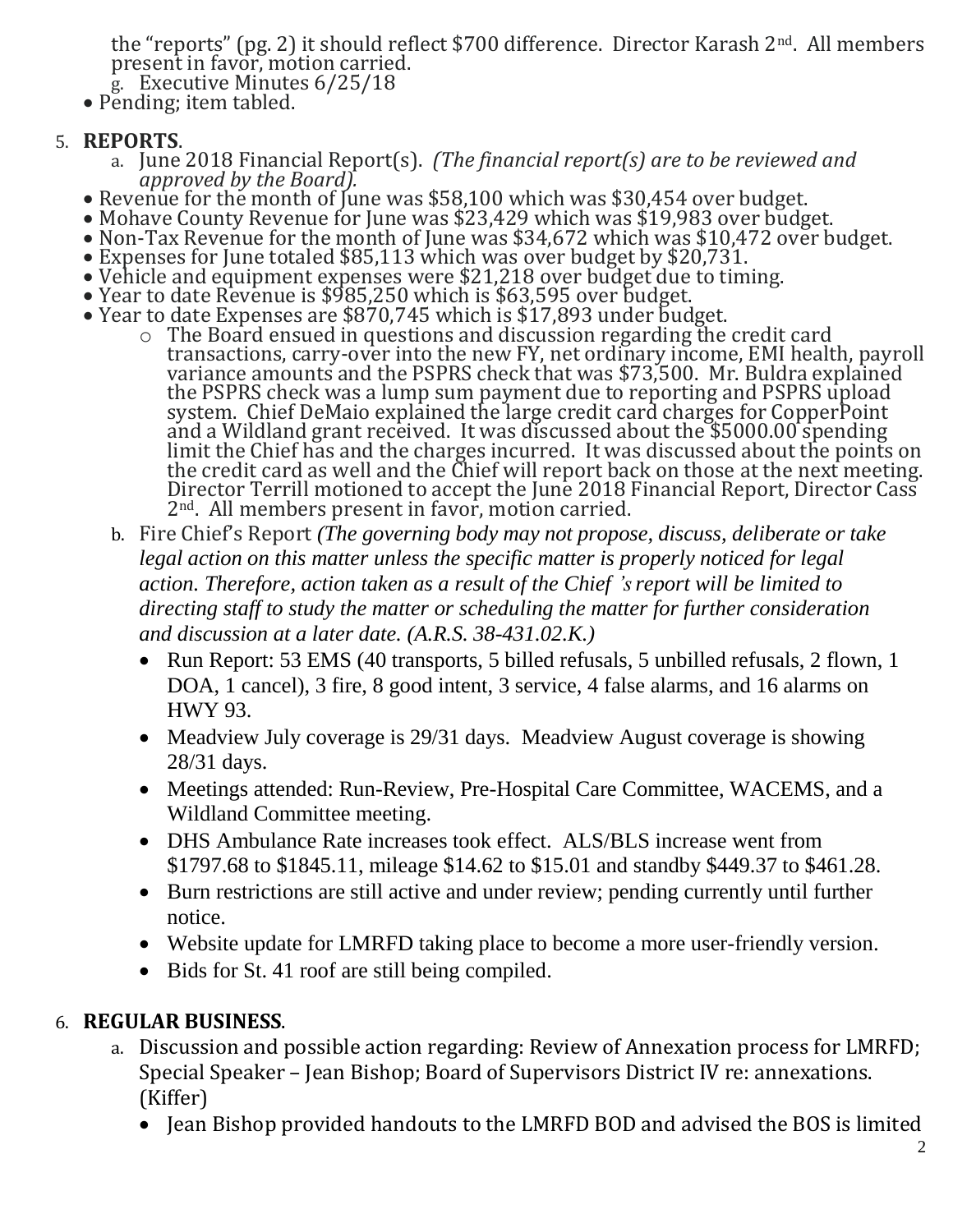in what they can and cannot do. Ms. Bishop reviewed meetings she's attended. She reviewed what is going on with the BOS Board as well. She spoke about removing herself from social media. Ms. Bishop suggested to the LMRFD BOD that they write a letter to the AZ Transportation Commissioner regarding HWY 93 and what the communities needs are as a FD. Ms. Bishop reviewed that the BOS are limited on how to aide in annexations and that they can't "force" people to annex into the LMRFD. Ms. Bishop thanked the community and the LMRFD BOD for the invitation to speak.

- b. Discussion and possible action regarding: Denounce Theodora Kloeppen from June 25, 2018 Board Meeting as Interim/Temporary Board Member for LMRFD; discussion and possible action regarding: review of requirements to be a Fire District Board Member for LMRFD. (Cass)
	- Director Cass noted she reviewed with the County Assessor's Office and the Treasurer's Office the lengthy process when a citizen is annexed in. Director Cass noted it can take up to 6 months to report from the Recorders Office to those other departments. She noted it must show on your tax roll that you are in the FD before you are eligible to be a Board Member for LMRFD. Director Kiffer , "if anyone had checked on this date to see if Ms. Koeppen was on the rolls yet, and Chair Cass said no, she was just using the timeline given to her by the County." Note for clarification: Ms. Koeppen (there was a misspelling of the name)
- c. Discussion and possible action regarding: Announce notice of vacancy for Interim/Temporary LMRFD Board Member open position; interview possible interested candidates and vote for Interim/Temporary LMRFD Board Member scheduled for August 27, 2018 Regular Meeting. (Cass)
	- Director Cass noted the meeting will be in Meadview if anyone is interested and suggested interested parties do a bio. Director Kiffer noted there were two interested from last month to be appointed, Ms. Kloeppen and Ms. Bower. Director Kiffer noted that Ms. Kloeppen is ineligible due to the timing of the process and wanted to know if this was going to be discussed today. Director Cass stated, "we are putting it back out there, so if there's more people that are interested, because I know there's at least 1-2 more people interested." Director Cass also stated, "I have feelers out there asking people if they are interested." Director Kiffer asked "Where were those people at last month's meeting in Meadview?" Director Kiffer noted that Ms. Bower had stated if that other person wasn't eligible she would do it. Director Kiffer wanted to know why the Board is seeking other people. Director Cass asked the public if there was anyone else interested and Ms. Aitken and Ms. Bower showed interest. Director Cass advised to the public regarding the open vacancy, and that the matter would be discussed in August in Meadview at the Regular Meeting. No action.
- d. Discussion and possible action regarding: Information regarding boundaries of LMRFD. (Administration)
	- Director Cass noted she is in the process of getting updated maps for the FD.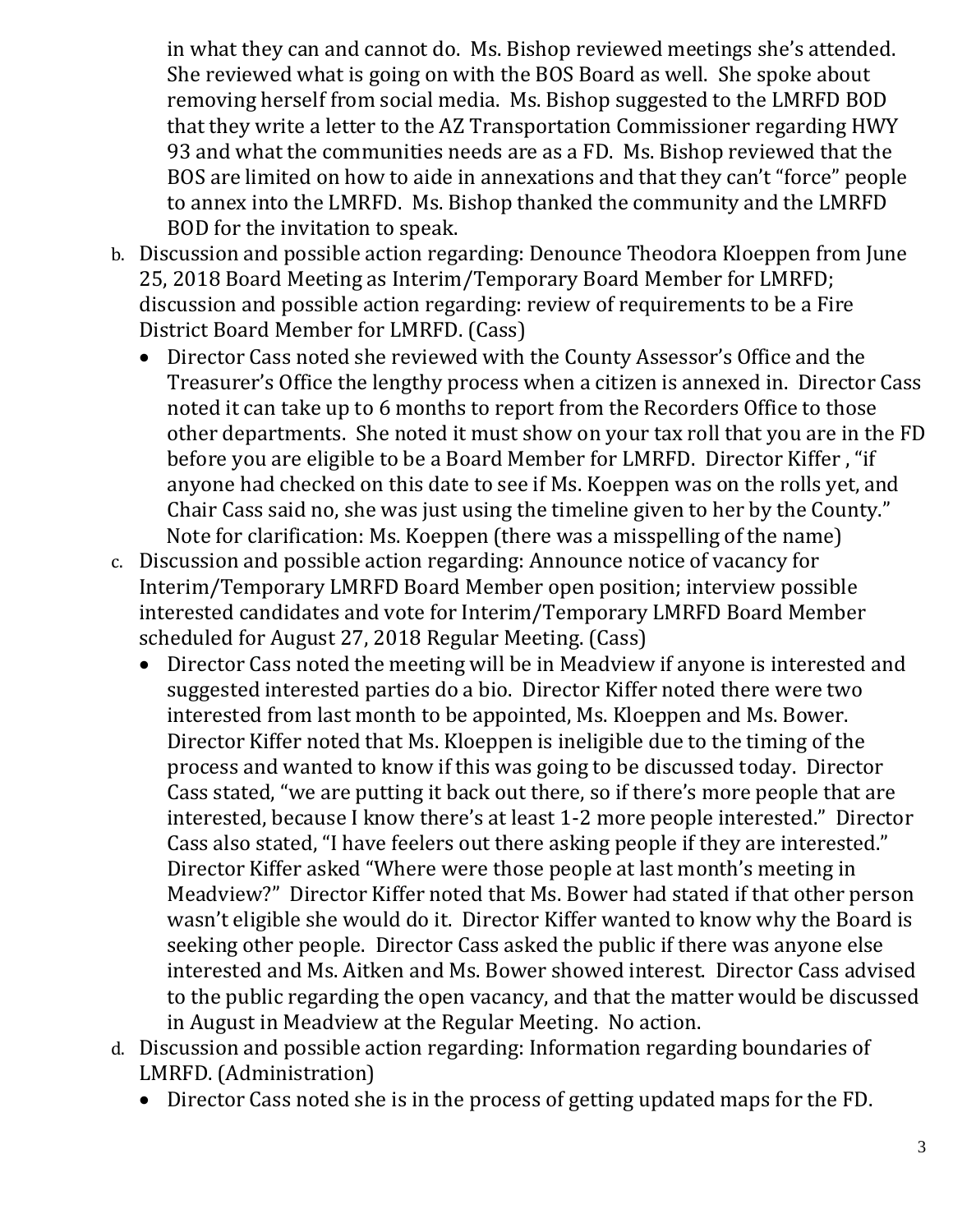- e. Discussion and possible action regarding: A.R.S. 48-803 #C. (Kiffer)
	- Director Kiffer read aloud A.R.S. 48-803 #C. and suggested this be reviewed by the Attorney, Director Cass noted she would send that off to Mr. Whittington. No action.
- f. Discussion and possible action regarding: LMRFD Board Bylaws Rule 6. (Kiffer)
	- Director Kiffer reviewed Rule 6 and read it aloud. She noted examples at the last meeting when the Rule was violated. It was reviewed for motions and discussions to make note for LMRFD BOD to follow. No action.
- g. Discussion and possible action regarding: Receiving quotes/bids for possible alarm/surveillance system for LMRFD properties. (Terrill)
	- Director Terrill noted this was due to the incident that occurred at St. 41/Admin with a citizen damaging a vehicle and stealing fuel, he suggested in the best interest of the FD to have surveillance. The Board ensued in discussion and agreed that any obtained bids for surveillance should be for all 3 stations. Director Terrill motioned to that the Chairwoman direct the Chief to receive bids. Director Karash 2nd. All members present in favor, motion carried. Director Cass directed Chief DeMaio to receive at least 3 bids for surveillance.
- 7. **CALL TO THE PUBLIC & CORRESPONDENCE**. (*Consideration and discussion of comments and complaints from the public. Those wishing to address the Lake Mohave Ranchos Fire District Board need not request permission in advance. The Fire District Board is not permitted to discuss or take action on any item(s) that are not on the Agenda that are raised in the call to the public. However, individual Board Members may be permitted to respond to criticism directed to them. Otherwise, the Board may direct that staff review the matter or that the matter be placed on a future agenda. The Fire District Board cannot discuss or take legal action on any issue raised during the Call to the Public due to restriction of the Opening Meeting Law.)*
	- Ms. Bower requested items for consideration on the August Agenda:
		- o Clerk of the Board to do the Agendas/Minutes and the Clerk of the Board establish an email list of citizens who'd like to have the Agenda/Minutes emailed.
	- Ms. Staab noted that there are properties in question of annexation from 2000/2001; noting when the GMFD merged the records were brought to Administration. She stated she can't find anyone alive from that time when this occurred and wanted to know what she could do to obtain public information regarding the matter. She inquired about the public records request form for possibly obtaining this information.
	- Mr. Kiffer noted he offered to put the Chief's report in an excel sheet with the run report information at last month's meeting and noted he had done so. Mr. Kiffer also questioned how an uncleared check for CopperPoint wasn't noticed. He noted he would put July's report together for trend reporting also.
	- $\triangleright$  Director Karash motioned to enter Executive Session, Director Terrill 2<sup>nd</sup>. All members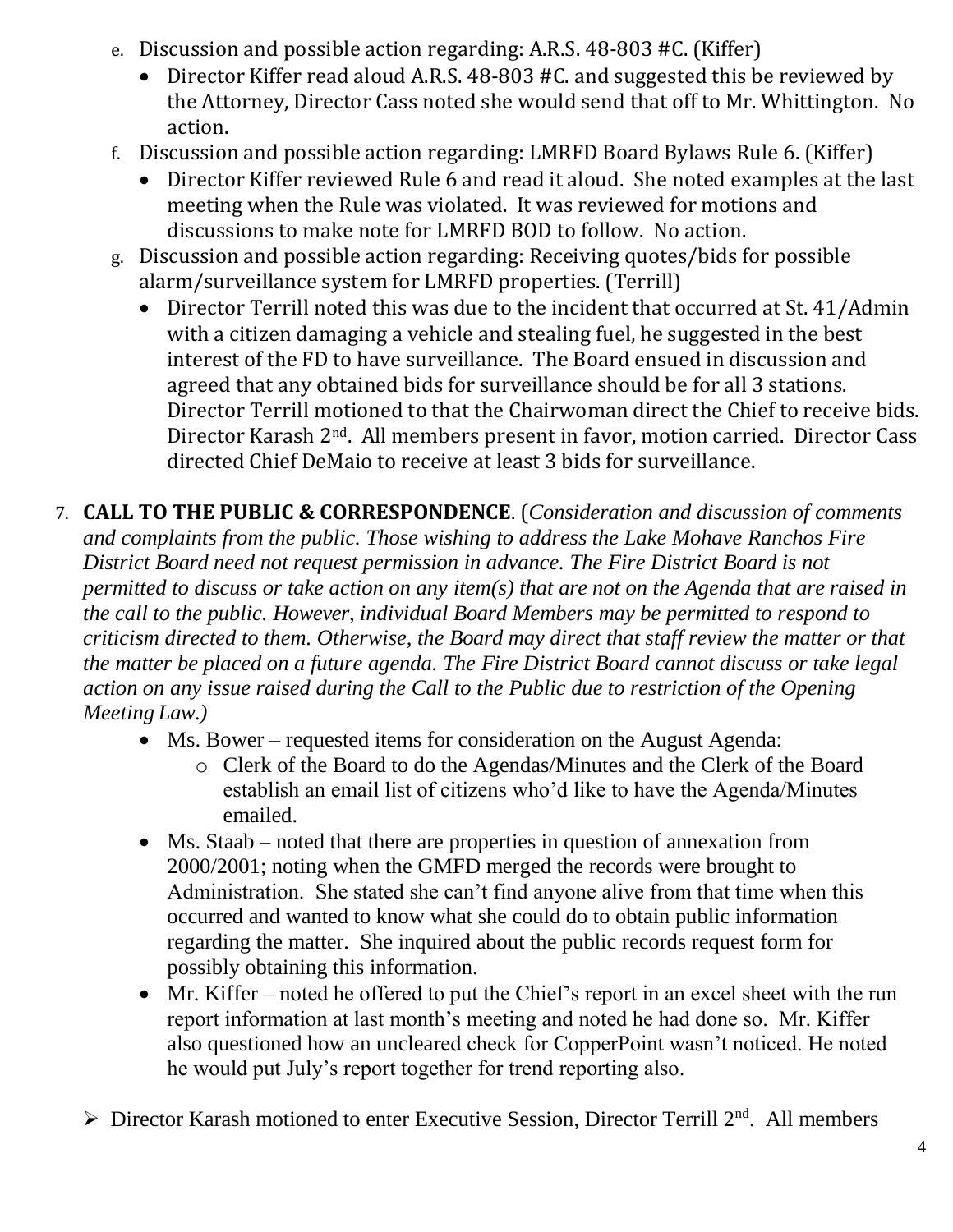present in favor, motion carried.

➢ Director Cass adjourned the public portion at approximately 2:42 p.m. and recessed*.* 

#### 8. **EXECUTIVE SESSION – CONSENT AGENDA** *(The following items listed below are placed on a Consent Agenda).*

- *1. Board of Directors may vote to go into Executive Session pursuant to A.R.S. §38- 431.03(A)(1) for personnel matter, A.R.S. §38-431.03 (A)(3) for legal advice and pursuant to A.R.S. §38-431.03 (A)(4) to give direction to legal counsel re:*
	- a. Discussion and possible action regarding: Update on Personnel Matter re: Karen Jackson, re: legal counsel opinion. (Kiffer)
	- b. Discussion regarding: Update regarding payroll matter. (Cass)
	- c. Discussion regarding: Personnel Matter: LMRFD Fire Chief DeMaio; re: LMRFD payroll matter incident; duties/responsibilities; possible disciplinary action. (Kiffer)
	- d. Discussion regarding: Personnel Matter: LMRFD Fire Chief DeMaio; re: performance re: minutes, P&L, and reviews of LMRFD Staff. (Terrill)
	- e. Discussion regarding: Personnel Matter: LMRFD Interim Fire Chief Contract and/or Fire Chief Contract; with changes from Board and Fire Chief. (Board/Administration)
- *2. Board of Directors may vote to go into Executive Session pursuant to A.R.S. §38-431.03 (A)(3) for legal advice and pursuant to A.R.S. §38-431.03 (A)(4) to give direction to legal counsel re:*
	- f. Discussion regarding: Invoices from January 31, 2018-current from LMRFD legal counsel and additional document for annexation charge. (Kiffer)
- ➢ Director Kiffer motioned to exit Executive Session, Director Terrill 2nd. All members present in favor, motion carried.
- ➢ Public Session reconvened at approximately 4:14 p.m.
- $\triangleright$  Director Cass motioned to begin Item 9, Director Karash 2<sup>nd</sup>. All members present in favor, motion carried.

# 9. **EXECUTIVE BUSINESS.**

- a. Discussion and possible action regarding: Update on Personnel Matter re: Karen Jackson re: legal counsel opinion. (Kiffer)
	- Pending/tabled; no action.
- b. Discussion and possible action regarding: Update regarding payroll matter. (Cass)
	- Pending; No action.
- c. Discussion and possible action regarding: Personnel Matter; Fire Chief DeMaio re: LMRFD payroll matter incident; duties/responsibilities; possible disciplinary action. (Kiffer)
	- Director Terrill requested the Chair combine Item's C & D. Director Cass noted those items will be combined. The BOD agreed in consensus.
	- Director Terrill motioned to have a written reprimand placed in Chief DeMaio's